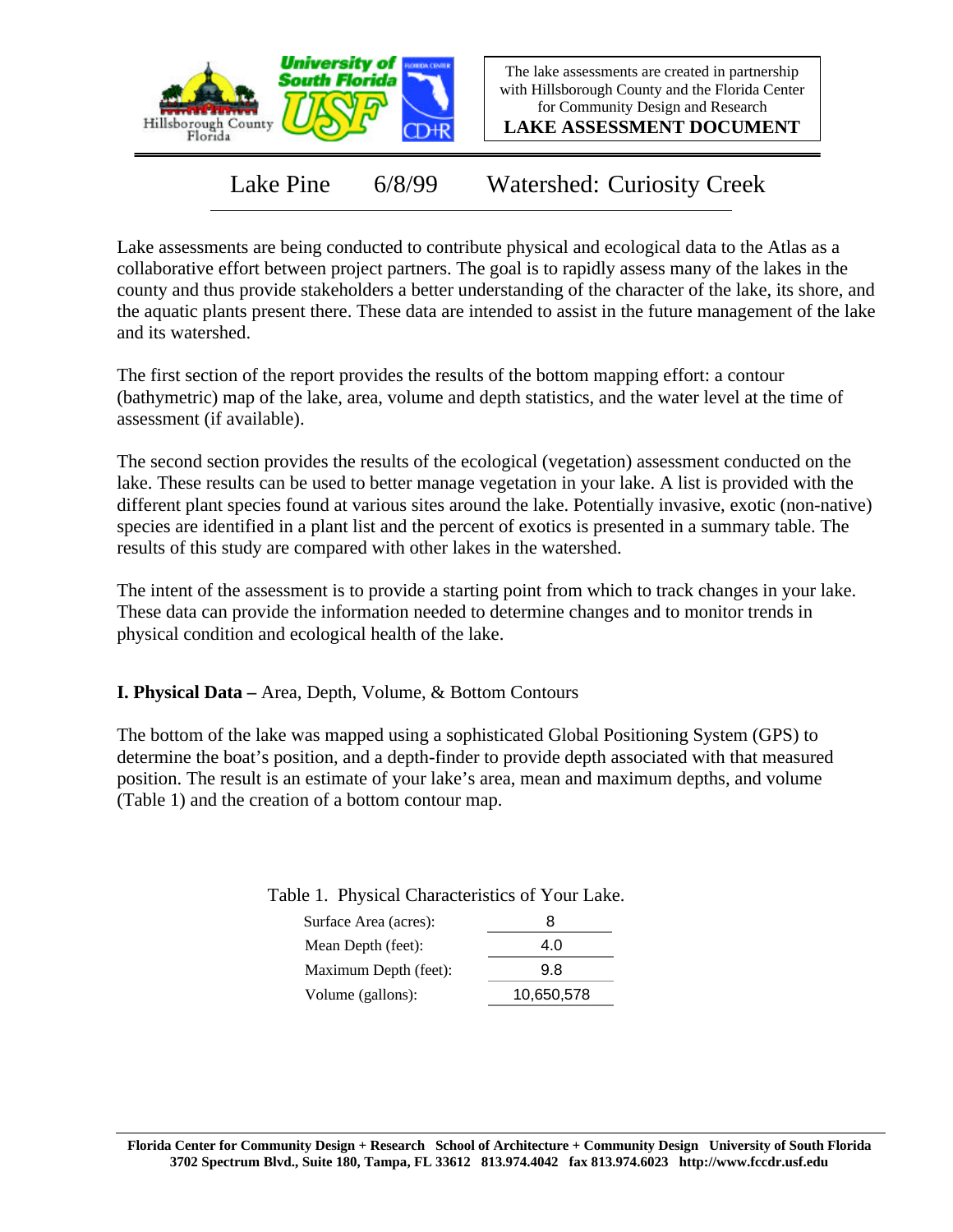

## **L a ke** <u>p</u> **i n e**

Section - Township - Range  $11 - 28 - 18$ 



L a k e Perimeter Ground L e v el Contour Lines Expressed in 2-Foot Intervals

E X P L A N ATIO N : S u r v e y Date: J u n e 7 , 1 9 9 9 La k e water level was n o t a v aila ble when the lake w a s surveyed. Contours a r e expressed in absolute depth below this level.

# D AT A SOURCES:

Digit al orthophotos b y U nit e d **States** G e olo gic al Survey. All contours generaged b y Flo rid a Center for com m u nit y Design a n d **Research** b a s e d o n s u r v e y d a t a provided b y t h e Hillsborough County L a k e Management Program.

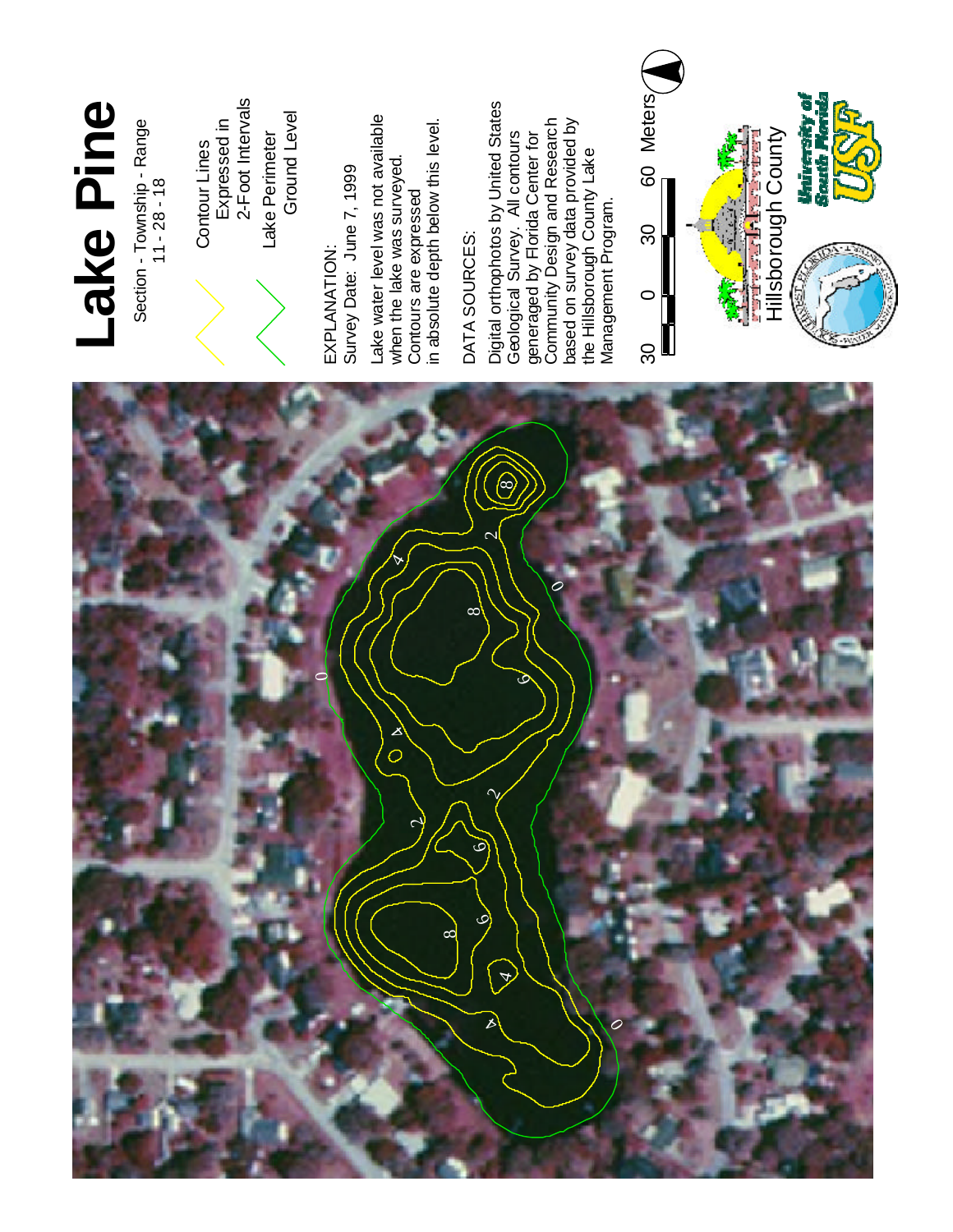

**LAKE ASSESSMENT DOCUMENT**

Lake Pine 6/8/99 Watershed: Curiosity Creek

#### **II. Ecological Data**

Aquatic Plant Survey

Approximately equispaced sites are haphazardly mapped around the lake and the aquatic plants at each site are surveyed. The total number of species from all sites is used to approximate the total diversity of aquatic plants and the percent of invasive-exotic plants on the lake and in the watershed (Table 2). Many of these plants are considered ecologically harmful, as they tend to out-compete native species. Such "nuisance" plants can also make boating and other recreational activities difficult or impossible. The common and scientific names of plant species found on your lake are listed in Table 3.

> Table 2. Comparison of species diversity between your lake and other assessed lakes located within your watershed.

|                        |     | Lake Pine Curiosity Creek<br>(Average) |  |
|------------------------|-----|----------------------------------------|--|
| Number of Taxa:        | 41  |                                        |  |
| Percent Exotic Plants: | 20% | 15%                                    |  |

Table 3. Botanical and common names of the most commonly found plants on your lake. Percent frequency (of occurence), habit (location where found), status (native or exotic), and EPPC status are provided.

| Common Name                                | <b>Plant Species</b>      | Frequency | Habit     | <b>Status</b> | <b>EPPC</b> |
|--------------------------------------------|---------------------------|-----------|-----------|---------------|-------------|
| Southern Red Maple                         | Acer rubrum var. trilobum | 100%      | Emergent  | Native        | NL.         |
| Water Primroses, Primrosewillow            | Ludwigia spp.             | 90%       | Emergent  | Unknown       | NL.         |
| Sedge                                      | Cyperus spp.              | 80%       | Emergent  | Unknown       | NL.         |
| Baldwin's Spikerush, Roadgrass             | Eleocharis baldwinii      | 60%       | Submersed | Native        | NL.         |
| Manyflower Marshpennywort, Water Penny     | Hydrocotyl umbellata      | 60%       | Emergent  | Native        | NL          |
| Laurel Oak; Diamond Oak                    | Quercus laurifolia        | 60%       | Emergent  | Native        | NL          |
| <b>Rush Fuirena</b>                        | Fuirena spp.              | 50%       | Emergent  | Native        | NL.         |
| Willow                                     | Salix spp.                | 50%       | Emergent  | Native        | NL.         |
| Asian Pennywort, Coinwort, Spadeleaf       | Centella asiatica         | 40%       | Emergent  | Native        | NL          |
| <b>Buttonweed</b>                          | Diodia virginiana         | 40%       | Emergent  | Native        | NL.         |
| <b>Slender Fimbry</b>                      | Fimbristylis autumnalis   | 40%       | Emergent  | Native        | Unknow      |
| <b>Climbing Hempvine</b>                   | Mikania scandens          | 30%       | Emergent  | Native        | NL.         |
| Spatterdock, Yellow Pondlily               | Nuphar lutea var. advena  | 30%       | Floating  | Native        | <b>NL</b>   |
| Torpedo Grass                              | Panicum repens            | 30%       | Emergent  | Exotic        |             |
| Frog-fruit, Carpetweed, Turkey Tangle Fogf | Phyla nodiflora           | 30%       | Emergent  | Native        | NL.         |
| Elderberry                                 | Sambucus canadensis       | 30%       | Emergent  | Native        | <b>NL</b>   |

Florida Center for Community Design + Research School of Architecture + Community Design University of South Florida 3702 Spectrum Blvd., Suite 180, Tampa, FL 33612 813.974.4042 fax 813.974.6023 http://www.fccdr.usf.edu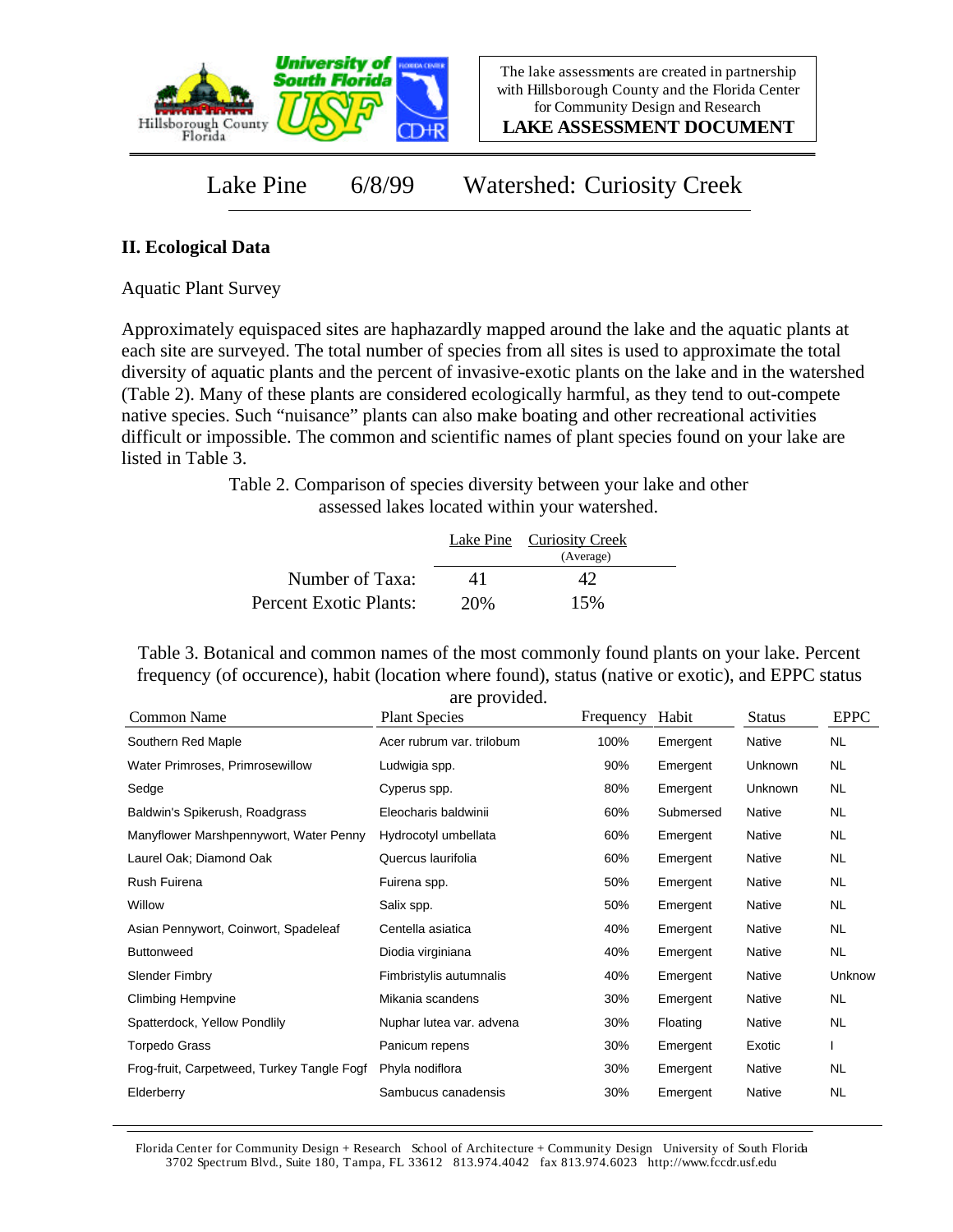### Lake Pine 6/8/99 Watershed: Curiosity Creek

| Sedge                                 | Scirpus spp.                      | 30% | Emergent  | Unknown        | <b>NL</b> |
|---------------------------------------|-----------------------------------|-----|-----------|----------------|-----------|
| Para Grass                            | Urochloa (Brachiaria) mutica      | 30% | Emergent  | Exotic         |           |
| Common Bacopa, Herb-Of-Grace          | Bacopa monnieri                   | 20% | Submersed | Native         | <b>NL</b> |
| Wild Taro, Dasheen, Coco Yam          | Colocasia esculenta               | 20% | Emergent  | Exotic         |           |
| Carolina Ash, Water Ash, Pop Ash      | Fraxinus caroliniana              | 20% | Emergent  | Native         | <b>NL</b> |
| Dwarf St. John's-wort                 | Hypericum mutilum                 | 20% | Emergent  | <b>Native</b>  | <b>NL</b> |
| Rush                                  | Juncus spp.                       | 20% | Emergent  | Native         | <b>NL</b> |
| Punk Tree, Melaleuca                  | Melaleuca quinquenervia           | 20% | Emergent  | Exotic         | L         |
| Smartweed, Knotweed                   | Polygonum spp.                    | 20% | Emergent  | Native         | <b>NL</b> |
| <b>Brazilian Pepper</b>               | Schinus terebinthifolius          | 20% | Emergent  | Exotic         | L         |
| Creeping Oxeye                        | Sphagneticola (Wedelia) trilobata | 20% | Emergent  | Exotic         | Ш.        |
| Dayflower                             | Commelina spp.                    | 10% | Emergent  | Exotic         | <b>NL</b> |
| <b>Fragrant Flatsedge</b>             | Cyperus odoratus                  | 10% | Emergent  | Native         | <b>NL</b> |
| False Daisy, Yerba De Tajo            | Eclipta alba (prostrata)          | 10% | Emergent  | <b>Native</b>  | NL.       |
| Roadgrass, Spikerushes                | Eleocharis spp.                   | 10% | Emergent  | <b>Native</b>  | <b>NL</b> |
| Shore Rush, Grassleaf Rush            | Juncus marginatus                 | 10% | Emergent  | Native         | NL.       |
| Savannah False Pimpernel              | Lindernia grandiflora             | 10% | Emergent  | Native         | <b>NL</b> |
| Creeping Primrosewillow, Red Ludwigia | Ludwigia repens                   | 10% | Emergent  | Native         | <b>NL</b> |
| Sword Fern, Boston Fern               | Nephrolepis spp.                  | 10% | Emergent  | <b>Unknown</b> | NL.       |
| Maidencane                            | Panicum hemitomon                 | 10% | Emergent  | Native         | <b>NL</b> |
| Marsh Fleabane, Camphorweed           | Pluchea spp.                      | 10% | Emergent  | Native         | NL.       |
| Popcorn Tree, Chinese Tallow Tree     | Sapium sebiferum                  | 10% | Emergent  | Exotic         | L         |
| Burhead Sedge, Cuban Scirpus          | Scirpus cubensis                  | 10% | Emergent  | Native         | <b>NL</b> |
| Bladderpod, Bagpod                    | Sesbania vesicaria                | 10% | Emergent  | Native         | <b>NL</b> |
| Cypress                               | Taxodium spp.                     | 10% | Emergent  | Native         | <b>NL</b> |